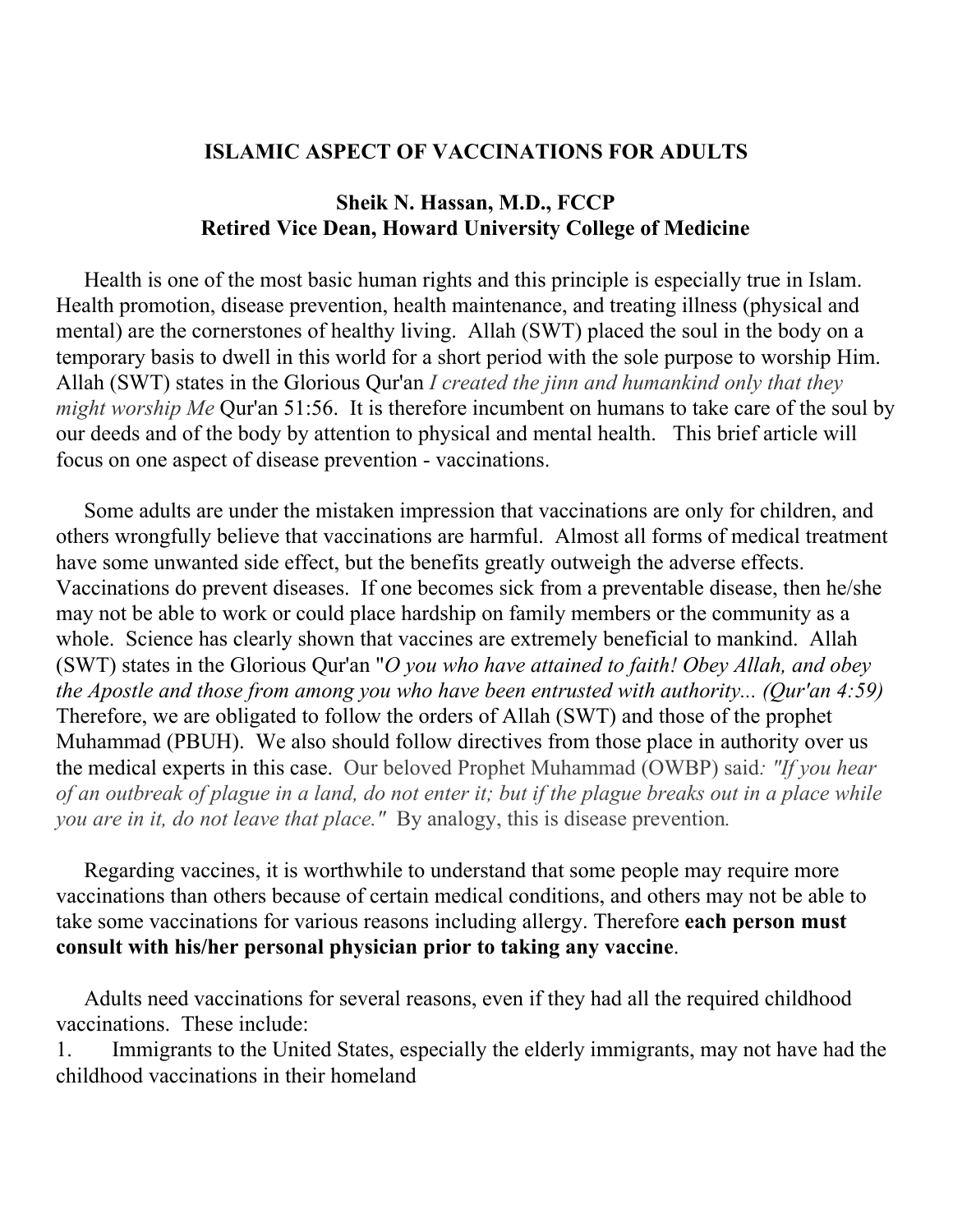2. Some vaccines are only for adults, and therefore there would not have been administered during childhood

3. Immunity from childhood vaccinations can wear off with time, and additional vaccinations during adulthood become necessary

- 4. Vaccines have changed over the years with the newer ones offering more protection
- 5. Viruses do change over time. For example, influenza

6. Some vaccines must be individualized based on one's personal medical history, occupation, and travel plans or requirements.

## **SUMMARY OF VACCINATIONS FOR ADULTS**

The following is extracted from the website for the Center for Disease Control. These are general guidelines and all of these may not apply to everyone.

## C**onsult your personal health care provider before taking any vaccination.**

| <b>VACCINE</b>                               | <b>SCHEDULE</b>                                                                                                                                                                                                               |
|----------------------------------------------|-------------------------------------------------------------------------------------------------------------------------------------------------------------------------------------------------------------------------------|
| fluenza (Flu)                                | fluenza inactivated (IIV) or Influenza recombinant (RIV)<br>he dose annually                                                                                                                                                  |
| tanus, diphtheria,<br>rtussis                | flose Tdap, then Td or Tdap booster every 10 years                                                                                                                                                                            |
| easles, mumps,<br>bella (MMR)                | pr 2 doses depending on the indication<br>born in 1957 or later)                                                                                                                                                              |
| tricella (VAR)                               | doses                                                                                                                                                                                                                         |
| ster recombinant<br>$ZV$ ) (preferred) OR    | doses OR                                                                                                                                                                                                                      |
| ster live $(ZVL)$                            | dose                                                                                                                                                                                                                          |
| man papillomavirus<br>PV)                    | pt recommended for those over age 45 years                                                                                                                                                                                    |
| leumococcal<br>njugate ( $PCV13$ )           | $UV13$ for all children younger than 2 years old and people age<br>vears and older with certain health conditions. In addition,<br>ther adults may discuss and decide, with their vaccine provider,<br>receive PCV13.<br>dose |
| leumococcal<br>lysaccharide<br><b>PSV23)</b> | <b>SV23</b> for older adults, people age 2 and older with certain<br>alth conditions, and adults who smoke cigarettes<br>lose for those over age 65 years                                                                     |